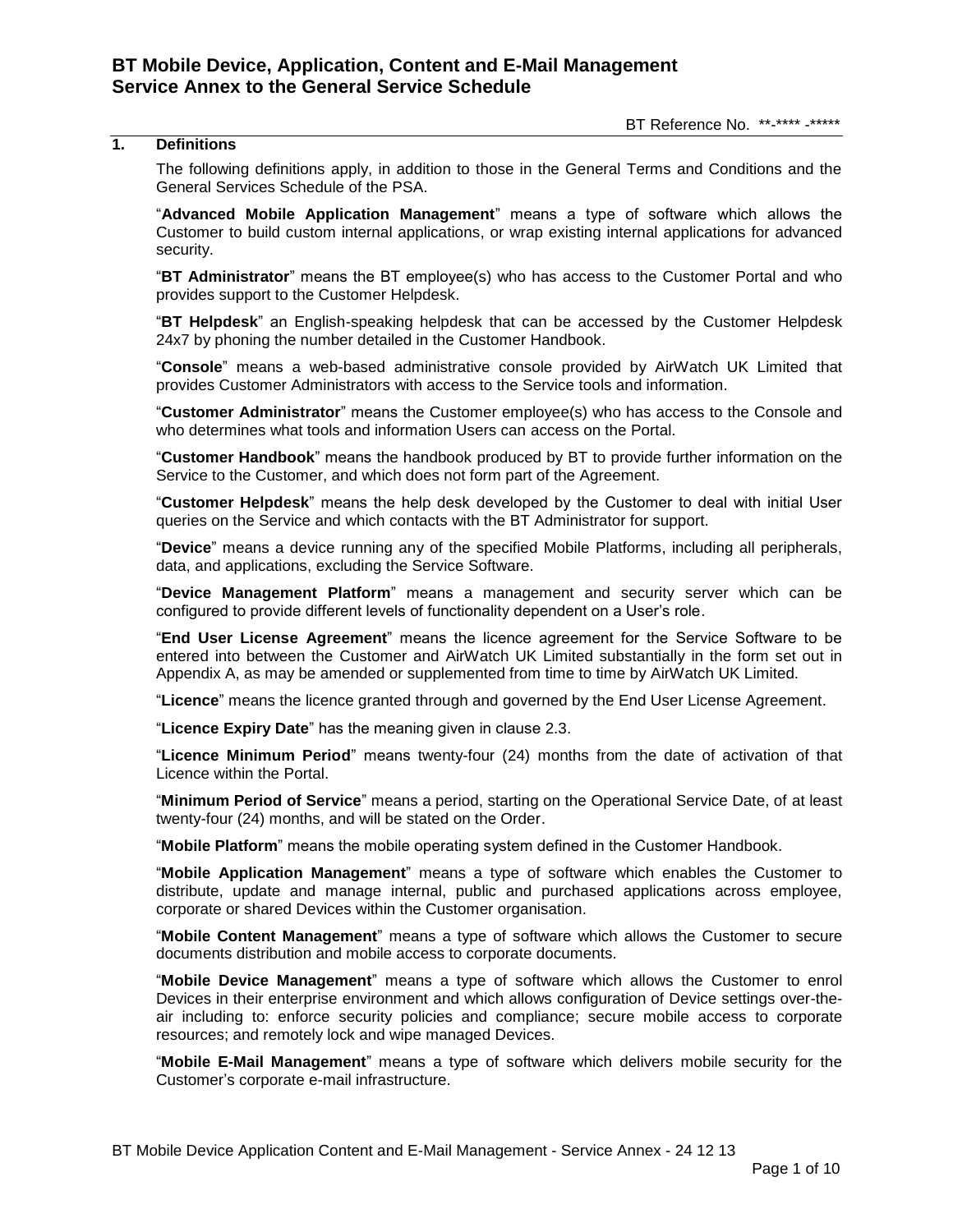BT Reference No. \*\*-\*\*\*\* -\*\*\*\*\*

"**Portal**" means self-service portal provided by AirWatch UK Limited, showing both the Customer's and BT's brands, which allows Users to remotely monitor and manage their smart Devices.

"**Project Manager**" means, in relation to each Party, the person nominated to:

- (a) manage the implementation of the Service;
- (b) be the single point of contact for the other Party in all matters relating to the Service;
- (c) agree with the other Party's Project Manager a roll-out plan detailing delivery of the Service; and
- (d) co-ordinate with the other Party's Project Manager the delivery of all Service elements in accordance with the roll-out plan.

"**Service**" has the meaning given in clause [2.1.](#page-1-1)

"**Service Software**" means the following types of software for smartphones and tablet computers, licensed to the Customer under the End User License Agreement:

- (a) Mobile Application Management;
- (b) Mobile Device Management;
- (c) Mobile E-Mail Management; and
- (d) only if selected by the Customer as set out in the Order:
	- (i) Mobile Content Management; and or
	- (ii) Advanced Mobile Application Management.

"**Trainer**" means the Customer Users who will be trained to provide training to its other Users.

## **2. Service Delivery**

- <span id="page-1-1"></span>2.1. Subject to clause [2.4,](#page-1-2) BT will provide the 'BT Mobile Device, Application, Content and E-Mail Management' service ("**Service**") to the Customer for the Minimum Period of Service, which will comprise:
	- (a) access to the Service Software;
	- (b) access to the Portal and Console;
	- (c) BT Helpdesk which will take calls from the Customer Helpdesk in relation to the Service; and
	- (d) training as set out in clauses [4.5](#page-2-0) and [4.6.](#page-2-1)
- 2.2. The Customer may allow Users to access the Service on Devices provided by the Customer to the User and/or Devices provided by the Users themselves.
- <span id="page-1-0"></span>2.3. The Licence for each Device will automatically renew at the expiry of the Licence Minimum Period for a further twelve (12) Months, and will continue to renew every twelve (12) Months thereafter, until the date on which the Customer terminates the Licence for a Device in accordance with clause [5.1](#page-3-0) ("**Licence Expiry Date**").
- <span id="page-1-2"></span>2.4. BT will provide the Service to the Customer, for each Device:
	- (a) starting on the date that a Licence for that Device is activated within the Portal and the Customer has enrolled a Device with the Service; and
	- (b) ending on the Licence Expiry Date.
- 2.5. The Service Management Boundary will be point between the Service and the Portal; or, if there is no Device Software, the Device Management Platform.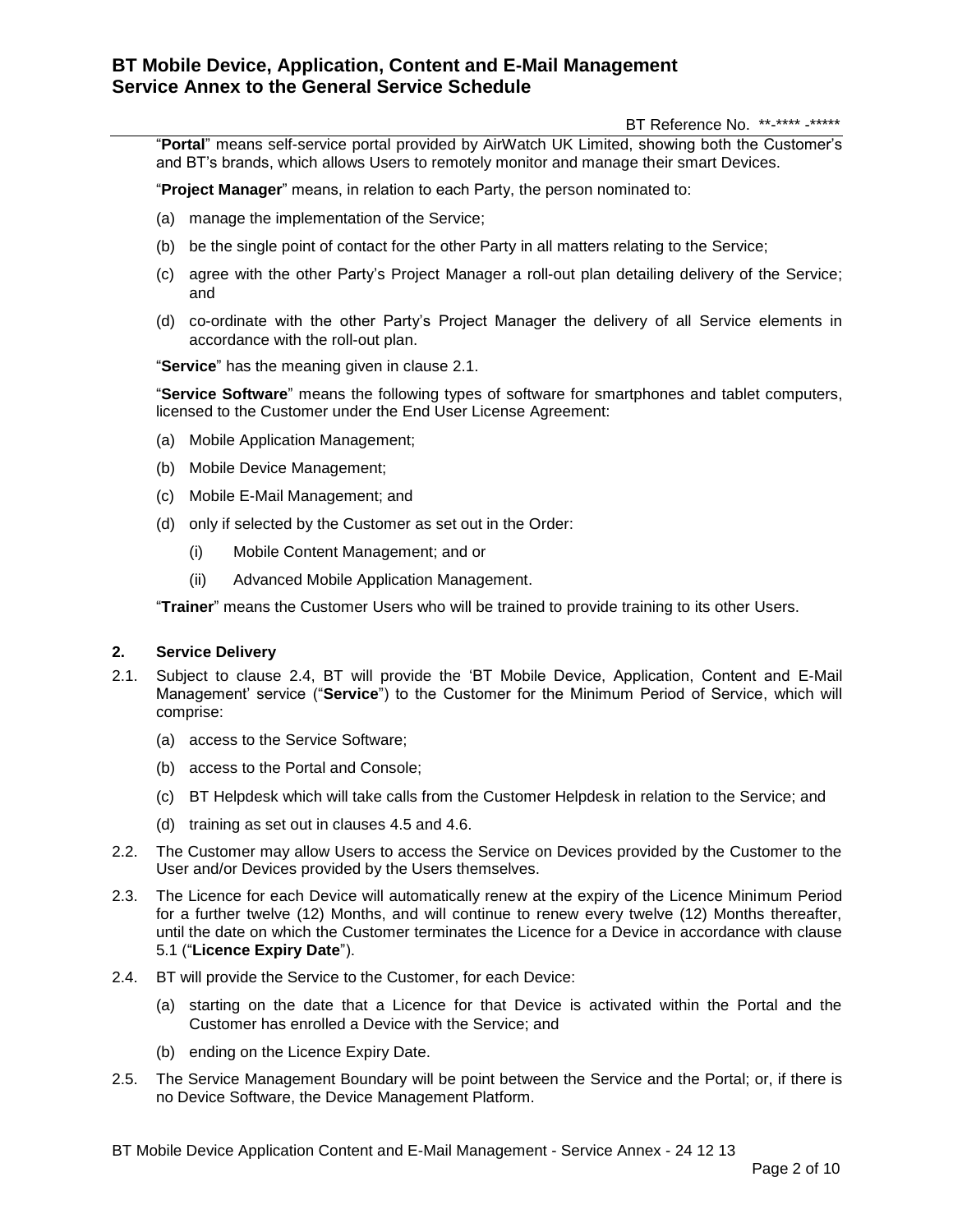- 2.6. The Service does not include:
	- (a) supply, replacement, or repair of Devices;
	- (b) instructions on how to operate a Device;
	- (c) assistance with connecting to the public internet;
	- (d) assistance for downloading applications;
	- (e) assistance resetting SIM PIN code(s);
	- (f) assistance with lost SIM cards;
	- (g) assistance where e-mail credentials are incorrect;
	- (h) assistance with downloading applications from public application stores; and
	- (i) enrolment to the program entitled the 'Apple Enterprise Developer Programme'.
- 2.7. BT is not responsible for Device or Portal configuration.

## **3. Portal**

- 3.1. The Customer and its Users may access the Portal 24x7 via the internet from any Device that has been enrolled with the Service by logging in with a name and password specific to that Device, which BT will provide to the User at the time of enrolment.
- 3.2. The Customer may use the Portal to manage and administer User accounts, including specifying configuration and policy settings; performing upgrades and disabling a Device if lost or stolen.
- 3.3. BT will not provide management information or any reports as part of the Service beyond those that are available within the Portal.
- 3.4. BT may provide the Portal and the Console to the Customer in a language other than English if requested by the Customer and if such language is currently available.

## **4. BT's Responsibilities**

BT will:

- 4.1. accept the Order from the Customer twenty (20) Business Days prior to the Operational Service Date;
- 4.2. charge the Customer the Software Licence Fee from the Operational Service Date regardless of when the Licences are activated within the Portal;
- 4.3. nominate BT's Project Manager within 7 Business Days from the date the Order is signed;
- 4.4. create a Customer account on the Portal and provide the login credentials to the Customer;
- <span id="page-2-0"></span>4.5. provide one (1) day of training to up to four (4) Customer nominated Trainer(s), within timescales and locations agreed with the Customer. The Customer will then be responsible for ensuring the Trainer(s) train all other Users;
- <span id="page-2-1"></span>4.6. provide one (1) day of additional training for up to four (4) Users who will operate the Customer Helpdesk to enable them to deal with User's queries and, when necessary, report faults;
- 4.7. only accept faults in connection with the Service from the Customer Helpdesk, and will not accept fault reports from Users. The Customer agrees that if necessary BT may contact a User directly to assist in resolving a fault;
- 4.8. at its sole discretion, provide access to new releases of the Service Software in accordance with the process set out in the Customer Handbook; and
- 4.9. at its sole discretion, provide access to any error corrections, bug or fault fixes, for Service Software that it deems necessary from time to time for the Service to continue to operate.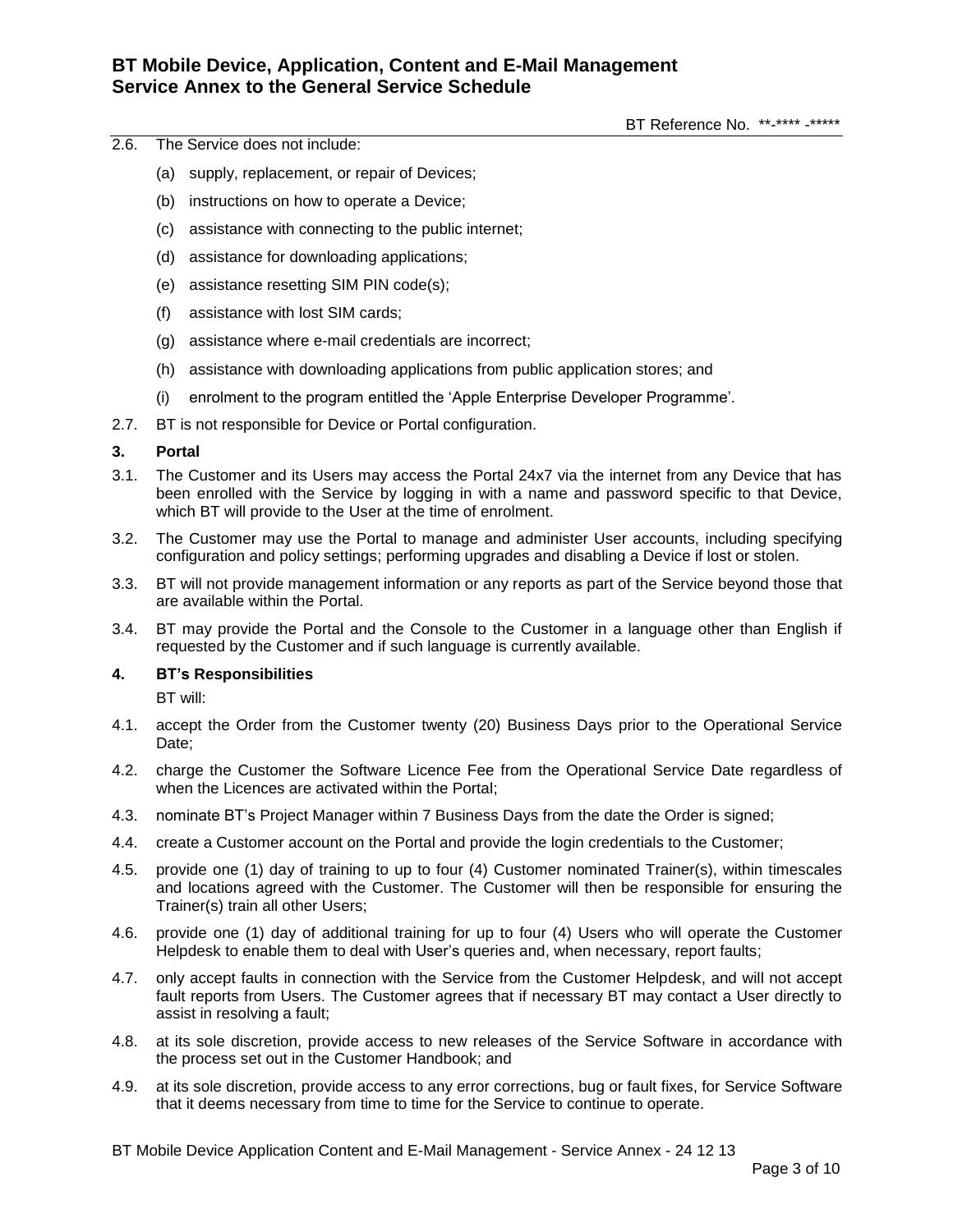## **5. The Customer's Responsibilities** The Customer will:

- <span id="page-3-0"></span>5.1. inform BT at least three (3) months in advance of the end of any Licence Minimum Period (or subsequent twelve (12) month period) of its desire to terminate any Licence;
- 5.2. nominate the Customer's Project Manager within 7 Business Days from the date the Order is signed.
- 5.3. provide contact details of the User(s) who will operate the Customer Helpdesk;
- 5.4. as the controller of personal data, comply with the provisions of any and all applicable laws and regulations governing data protection, and inform its employees that their data will be held and processed by a third party in either the UK, Germany or the Netherlands (by BT or its agent) and be subject to any respective data protection agreement between the Customer and BT;
- 5.5. accept the End User License Agreement, and ensure that all Users accept the End User License Agreement before using the Service;
- 5.6. be responsible for identifying and loading applicable User information onto the Portal;
- 5.7. set up user profiles and access to relevant modules on the Portal;
- 5.8. procure, provide, recall, and dispose, in accordance with any and all applicable laws and regulations, all mobile devices, SIM cards, and associated accessories and peripherals used as part of or in connection with the Service;
- 5.9. ensure all Users are competent in the use of Devices, Mobile Platforms, and applications provided within, distributed via, and installed by the Service;
- 5.10. design, develop, configure and test Device policies, as required;
- 5.11. perform moves, adds, and changes of user accounts on the Customer's directory services (e.g. Active Directory) and email platform (e.g. Microsoft Exchange), as necessary;
- 5.12. perform moves, adds, and changes of Devices, groups, tasks, and all other User and configuration related administration on the Portal;
- 5.13. provide support services for initial User enquiries and filtering of issues beyond the BT Service Management Boundary; and
- 5.14. ensuring that it has the necessary software licenses for applications deployed, configured, or enabled via the Service, including Service Software.

## **6. Charges and Payment Terms**

6.1. The Charges for the Service will comprise some or all of the following components, depending on the option selected on the Order:

| <b>Component</b>                                                                       | <b>One-time Charge</b>                                                                                                                         | <b>Recurring Charge</b>                                                                                                       |
|----------------------------------------------------------------------------------------|------------------------------------------------------------------------------------------------------------------------------------------------|-------------------------------------------------------------------------------------------------------------------------------|
| Mobile Device<br>Management<br>(Inclusive of<br>Application and E-<br>Mail Management) | Set Up Charge<br>Software Licence Fee (Perpetual, On<br>Premise Only)<br><b>Professional Services Fee</b><br>Maintenance Fee (Paid in Advance) | Software Licence Fee (Subscription, Per<br>Device, Per Month. Includes<br>Maintenance)<br>Hosting Fee (Per Device, Per Month) |
| Add-on<br>component to                                                                 | <b>One-time Charge</b>                                                                                                                         | <b>Recurring Charge</b>                                                                                                       |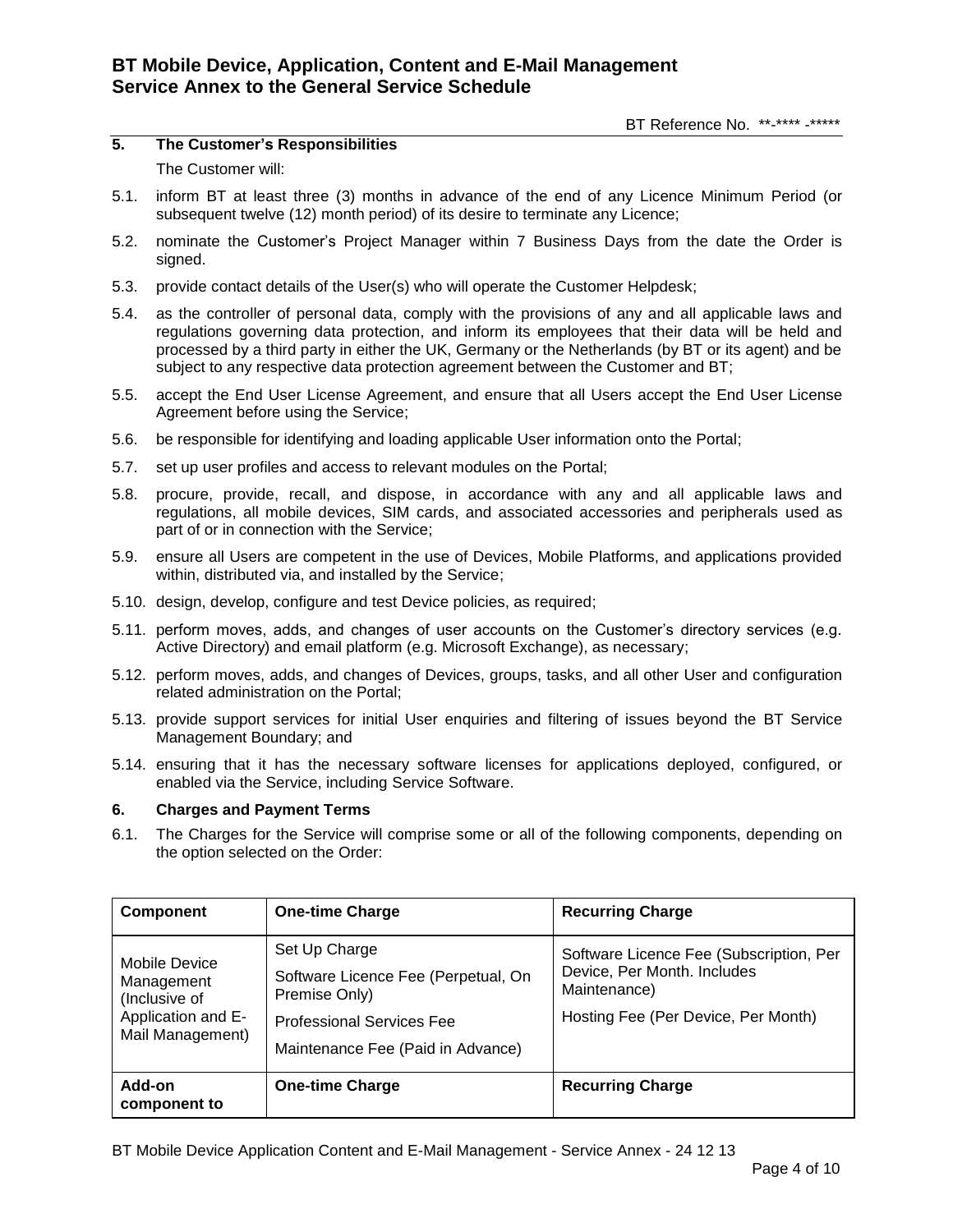BT Reference No. \*\*-\*\*\*\* -\*\*\*\*\*

| <b>Mobile Device</b><br><b>Management</b>                         |                                                                                                                               |                                                                                        |
|-------------------------------------------------------------------|-------------------------------------------------------------------------------------------------------------------------------|----------------------------------------------------------------------------------------|
| Mobile Content<br>Management<br>('Secure Content<br>Locker View') | Software Licence Fee (Perpetual, On<br>Premise Only)<br><b>Professional Services Fee</b><br>Maintenance Fee (Paid in Advance) | Software Licence Fee (Subscription, Per<br>Device, Per Month. Includes<br>Maintenance) |
| Advanced Mobile<br>Application<br>Management                      | Software Licence Fee (Perpetual, On<br>Premise Only)<br><b>Professional Services Fee</b><br>Maintenance fee (Paid in Advance) | Software Licence Fee (Subscription, Per<br>Device, Per Month. Includes<br>Maintenance) |

6.2. The Software Licence Fee will be calculated based on BT's determination of the number of Licences in use on the first Business Day of a calendar month.

## **7. Restore Time for Incidents**

- 7.1. Clause 7 of the General Service Schedule does not apply to the Service.
- 7.2. BT will use reasonable endeavours to provide the Customer with the following restore times for the Service, however the following are estimates only and BT may notify the Customer of changes to these restore times at any time.

| <b>BT</b><br>Category | <b>BT</b><br><b>Priority</b><br>Level | <b>Incident description</b>                                                                                                                                                                                                  | <b>Restore time</b> |
|-----------------------|---------------------------------------|------------------------------------------------------------------------------------------------------------------------------------------------------------------------------------------------------------------------------|---------------------|
| Critical              | 1                                     | Service affecting Incident: Problem<br>affects many Sites or there is a<br>complete application loss, regardless of<br>how many users or Sites, where there is<br>no workaround or backup                                    | 6 Business Hours    |
| Major                 | $\mathbf{2}$                          | Non-service affecting Incident that still<br>requires fix: Problem affects single<br>department, Site or one where system<br>outage has no workaround or backup<br>and risk is moderate                                      | 24 Business Hours   |
| Minor                 | 3                                     | Partial loss of service having no<br>discernible impact on users: Problem<br>has low impact, even if it affects many<br>users. Resolution can be deferred<br>without a significant impact to the user,<br>caller or customer | 5 Business Days     |
| Query                 | 4                                     | Query                                                                                                                                                                                                                        | 5 Business Days     |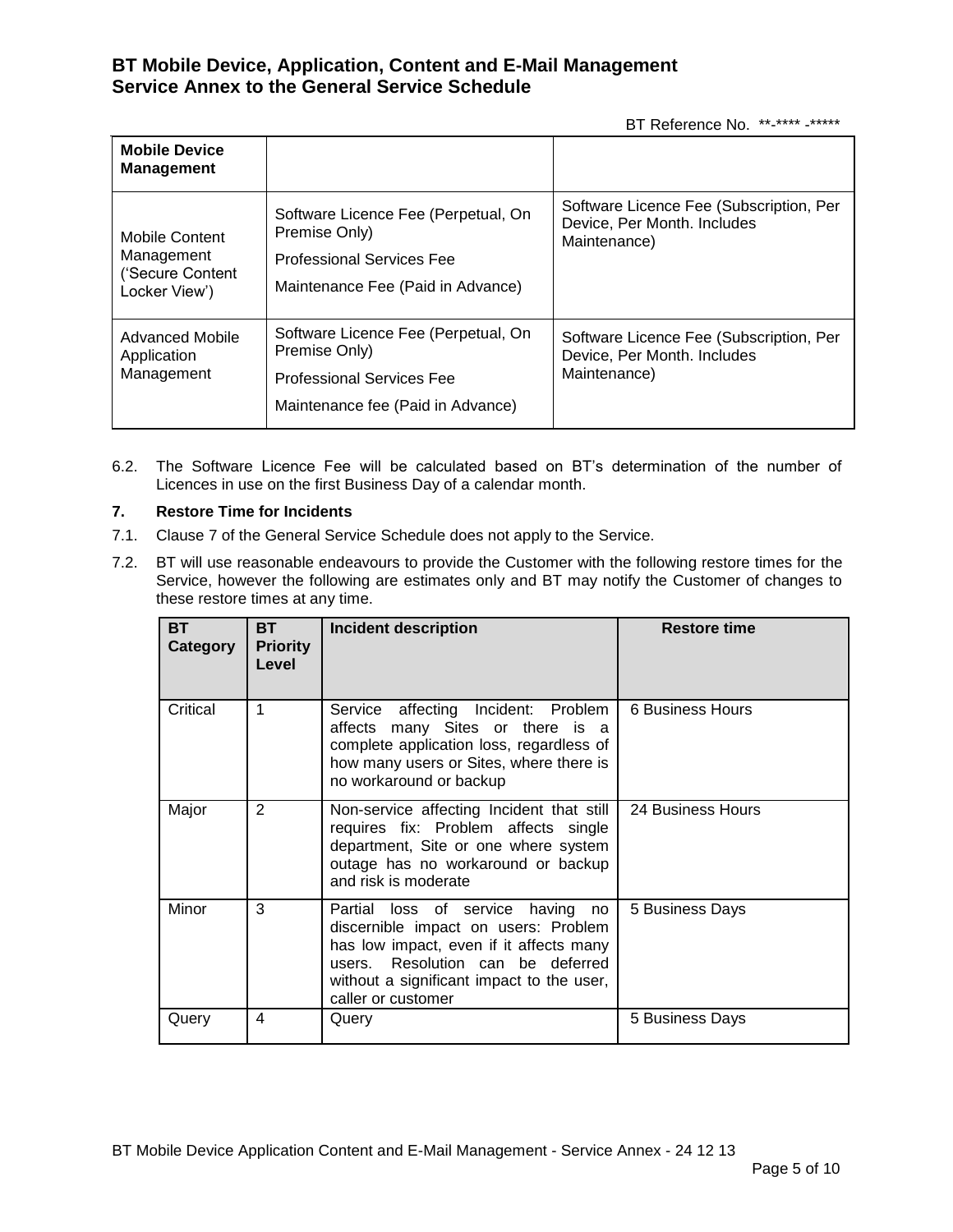BT Reference No. \*\*-\*\*\*\* -\*\*\*\*\*

### **Appendix A – End User License Agreement**



# **End User License Agreement**

**IMPORTANT!** READ THIS DOCUMENT CAREFULLY.

THE TERMS AND CONDITIONS OF THIS END USER LICENSE AGREEMENT (THE "**EULA**") CONSTITUTE A LEGAL AGREEMENT BETWEEN YOU AND AIRWATCH UK LIMITED ("**AIRWATCH**") WITH RESPECT TO USE OF THE PROPRIETARY AIRWATCHTM SOFTWARE (THE "**SOFTWARE**"). BY (1) EXECUTING AN ORDER, (2) INSTALLING, COPYING, DOWNLOADING OR OTHERWISE ACCESSING THE SOFTWARE, OR (3) CLICKING TO ACCEPT, YOU COMPLETELY AND UNEQUIVOCALLY AGREE TO BE BOUND BY THE TERMS OF THIS EULA WITHOUT MODIFICATION. IF YOU ARE ENTERING INTO THIS AGREEMENT ON BEHALF OF A COMPANY OR OTHER LEGAL ENTITY, YOU REPRESENT THAT YOU HAVE THE AUTHORITY TO BIND SUCH ENTITY TO THESE TERMS AND CONDITIONS, IN WHICH CASE THE TERMS "**YOU**," "**YOUR**," OR "**COMPANY**" SHALL REFER TO SUCH ENTITY. IF YOU DO NOT HAVE SUCH AUTHORITY, OR IF YOU DO NOT AGREE WITH THE TERMS AND CONDITIONS OF THIS EULA, YOU MAY NOT USE OR COPY THE SOFTWARE. IF YOU DO NOT INTEND TO BE LEGALLY BOUND TO THE TERMS AND CONDITIONS OF THIS EULA, DO NOT ACCESS OR OTHERWISE USE THE SOFTWARE AND DO NOT CLICK "ACCEPT" OR OTHERWISE ASSENT TO THIS EULA.

### **IN THE EVENT THAT YOU PURCHASE ANY AIRWATCH OFFERINGS THROUGH AN AUTHORIZED RESELLER AND SUCH RESELLER HAS GRANTED RIGHTS TO YOU NOT CONTAINED IN THIS AGREEMENT, YOUR SOLE COURSE OF ACTION IN THE EVENT OF ANY DISPUTE WITH REGARD TO SUCH RIGHTS SHALL BE AGAINST SUCH RESELLER.**

In consideration of the mutual covenants herein expressed, and other true and valuable consideration, the receipt and adequacy of which is hereby acknowledged, the Parties hereby agree as follows:

1 **DEFINITIONS.** The following capitalized terms shall have the meanings and applications as set forth below:

1.1 **"Affiliate"** means any entity Controlled by, in common Control with, or having Control over a Party or Reseller. Subject to the terms and conditions of this EULA, which shall be fully applicable, any Affiliate of Company may use the license granted hereunder and, in such event, all references to Company shall be deemed to be references to Affiliate and Company and Affiliate shall be jointly and severally liable hereunder. With respect to Company, any direct competitor of AirWatch, shall be excluded from the term Affiliate.

1.2 **"AirWatch"** means AirWatch UK Limited.

1.3 **"APNs Certificate"** means the certificate required by Apple Inc. for use of the Apple Push Notification service (APNs) which is used to allow the Software to securely communicate with Apple Devices over-the-air.

1.4 **"Business Day"** means a business day, but excludes weekends and the following holidays recognized by AirWatch on the dates on which they are observed by the State of Georgia: New Year's Day, Memorial Day, Independence Day, Labor Day, Thanksgiving Day and Christmas Day. The day after Thanksgiving Day and Christmas Eve are also recognized by AirWatch.

1.5 **"Company"** means the Party executing this EULA as Company above.

1.6 **"Confidential Information"** shall have the meaning ascribed thereto in Sectio[n 6.1.](#page-7-0)

1.7 **"Control"** means having at least fifty percent (50%) ownership of, an effective majority of the voting shares of, or voting control over a legal entity.

1.8 **"Deliverables"** mean, as the context dictates, tangible or intangible products delivered to Company as a result of the performance of professional services by AirWatch, either in connection with Maintenance or otherwise.

1.9 **"Delivery Date"** means the date on which Company is first enabled to access the Software.

1.10 **"Derivatives"** mean: (i) for copyrightable or copyrighted material, any translation, abridgment, revision or other form in which an existing work may be recast, transformed or adapted; (ii) for patentable or patented material, any improvement thereon; (iii) for material which is protected by trade secret, any new material derived from such existing trade secret material, including new material which may be protected by copyright, patent or trade secret; and (iv) results of any research, tests or analysis of a Party's Confidential Information, or intellectual or proprietary property.

1.11 **"Device"** or **"Devices"** is a type of Licensed Unit and means Company's mobile device(s), mobile phone(s),smartphone(s), tablet computer and computing device(s) (excluding laptop computers), personal digital assistant(s) (PDAs), enterprise digital assistant(s) (EDAs), ruggedized devices, and any similar or similarly functioning electronic devices, which may be monitored and managed by the Software, whether such device is owned by Company or by Company's Users, all as reflected on the Order.

1.12 **"Documentation"** means only those written user guides, specifications, and manuals supplied or made available to Company by AirWatch that set forth the specifications for the Software and/or explain, facilitate, or instruct in the use of the Software, as such may be updated by AirWatch from time to time. Documentation specifically excludes, without limitation, marketing, advertising, sales, and promotional materials and any oral or email communications regarding Software capabilities or specifications.

1.13 **"Effective Date"** means the date on which Company accepts or is deemed to accept this EULA, whether by click-wrap, shrink-wrap, or as an attachment to an Order signed by Company.

BT Mobile Device Application Content and E-Mail Management - Service Annex - 24 12 13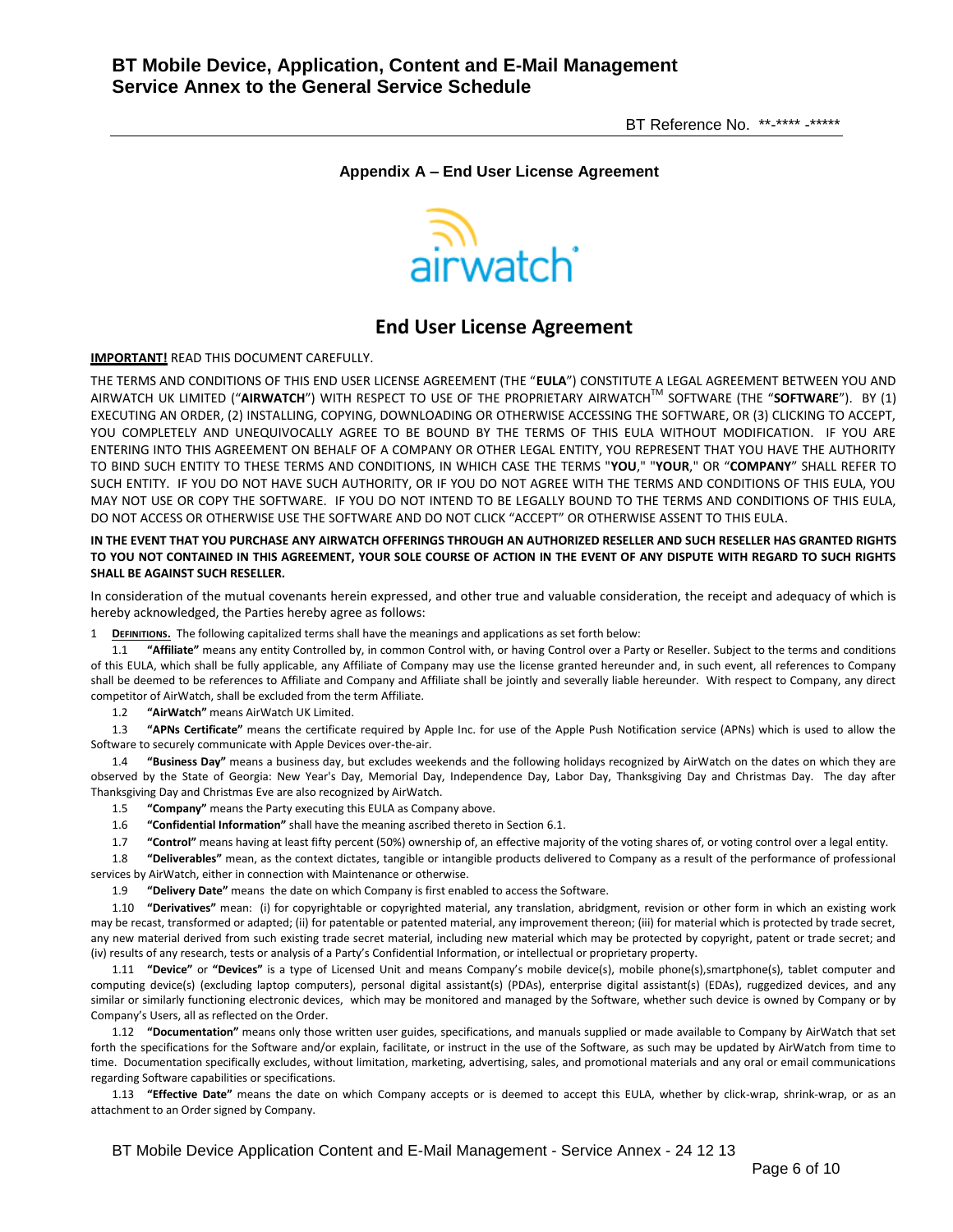## BT Reference No. \*\*-\*\*\*\* -\*\*\*\*\*

1.14 **"Embedded Software"** means any software provided as an included part of the Software that is owned by one or more third parties and licensed to AirWatch. Other than Embedded Software, Company shall be responsible for any third party components, hardware, or software, including those that may become necessary from time to time.

1.15 **"Force Majeure"** means any failure of performance or equipment due to causes beyond the reasonable control of a Party, including but not limited to: acts of God, fire, flood, explosions or other catastrophes; accidents; storms; national emergencies, insurrections, riots, wars; governmental legislation, acts, orders or regulations; unavailability of rights-of-way or materials; strikes, lock-outs, work stoppages, or other labor difficulties; or other similar occurrences.

1.16 **"iOS"** means Apple's mobile operating system installed on Apple's Devices including iPhones, iPads, and iPod Touches.

1.17 **"Licensed Unit"** means a Device which is monitored by or otherwise utilizes the Software.

1.18 **"License Fees"** means the license fees paid or payable under a Subscription License, Perpetual License, and/or Trial License, as the context dictates.

1.19 **"Maintenance"** means, for users who are current on Maintenance Fees, maintenance and support services performed in accordance with AirWatch's Maintenance Specifications and, at a minimum, includes: provision Updates provided generally to other licensees of the Software.

1.20 **"Maintenance Fees"** mean the fees for Maintenance.

1.21 **"Maintenance Specifications**" mean AirWatch's Maintenance specifications and policies, as amended from time to time by AirWatch.

1.22 **"Order"** means any Quote, purchase order, and/or any other form or writing that is physically or electronically executed by both Company and Reseller and seeks to purchase the offerings subject to this EULA. This EULA shall be deemed incorporated by reference into any Order without modification, except as provided in Sectio[n 10.11.](#page-9-0) 

1.23 **"Party"** means either AirWatch and Company and "**Parties**" means both AirWatch and Company.

1.24 **"Perpetual License"** shall have the meaning ascribed thereto in Section [2.2.](#page-6-0)

1.25 **"Person"** means any natural person, corporation, partnership, limited liability company, or other legal entity.

1.26 **"Quote"** means a quote provided to User by Reseller via physical or electronic means which sets forth (i) the number and type of Licensed Units to be licensed under Subscription Licenses, (ii) the number and type of Licensed Units to be licensed under Perpetual Licenses and the Maintenance therefor, (iii) the number and type of Licensed Units to be licensed under Trial Licenses, and (iv) pricing, and which (a) is physically or electronically executed by Company and (b) incorporates by reference all terms and conditions contained in this EULA, or to which the EULA is attached.

1.27 **"Reseller"** shall mean British Telecommunications plc (or its Affiliates, as applicable), having a reseller agreement with AirWatch through which it and its Affiliates resell the AirWatch Products to Company via Orders.

1.28 **"Software"** means AirWatch's proprietary software in machine-readable, object code form only that is more fully described in an Order, including (i) the Embedded Software, if any, and (ii) any Updates made available to Company pursuant to any Maintenance purchased by Company.

1.29 **"Software License"** means a Subscription License, Perpetual License, and/or Trial License, as the context dictates.

1.30 **"Subscription License"** shall have the meaning ascribed thereto in Section [2.1.](#page-6-1)

1.31 **"Trial License"** shall have the meaning ascribed thereto in Section [2.3.](#page-6-2)

1.32 **"User"** means an individual user of a Licensed Unit who is an officer, director, employee, contractor, representative, or agent of Company or Company's Affiliate(s).

1.33 **"Updates"** mean error corrections, patches, bug fixes, revisions, new releases, new versions, upgrades, enhancements, and updates of the Software that are generally made available by AirWatch to such users for no fee and may contain substantial new features, functions of performance, and/or extensions or improvements of capabilities (for example, updates from version 1 to version 1.1, 1.1.1 or 2.1), *provided*, *however*, that to the extent that AirWatch, for a fee, offers to users generally (including those users who have purchased Maintenance) any new products, such products shall not be included in the definition of Updates.

2 **LICENSE GRANT.** The Software components provided under each Software License include those necessary for the number and type of Licensed Units indicated on each Order. Any Affiliate of Company may use any license granted hereunder and, in such event, all references to Company shall be deemed to be references to the applicable Company or Affiliate.

<span id="page-6-1"></span>2.1 **Subscription License**. To the extent reflected in an Order, subject to the terms, conditions, payment requirements, and restrictions set forth in this EULA, AirWatch hereby grants to Company a limited, revocable, personal, nonexclusive, non-transferable, world-wide, non-sublicensable license to use the Software on a subscription basis, solely for the purposes, and subject to the restrictions, expressly set forth herein (the "**Subscription License**"). The Order will set forth whether Company will receive Hosted Services in conjunction with the Subscription License.

<span id="page-6-0"></span>2.2 *Perpetual License*. To the extent reflected in an Order, subject to the terms, conditions, payment requirements, and restrictions set forth in this EULA, AirWatch hereby grants to Company a limited, paid-up, perpetual (subject only to revocation as provided in this EULA), personal, nonexclusive, nontransferable, world-wide, non-sublicensable license to use the Software solely for the purposes, and subject to the restrictions, expressly set forth herein (the "**Perpetual License**").

<span id="page-6-2"></span>2.3 *Trial License*. If the Software is provided to Company for evaluation purposes ("**Trial**"), the Quote is a zero dollar quote, or as otherwise reflected on the Quote, subject to the terms, conditions, and restrictions set forth in this EULA, AirWatch hereby grants Company a limited, revocable, personal, nonexclusive, non-transferable license to use the Software solely for the purposes of testing and evaluating the Software (the "**Trial License**") for thirty (30) days from the Delivery Date or for such other trial period reflected on the Quote (the "**Trial Period**"). Company is solely responsible for taking appropriate measures to back up its systems and for taking other measures to prevent any loss of files or data. The Software provided under a Trial License may contain an automatic disabling mechanism that prevents its use after a certain period of time. Under any Trial License, the Software is provided "AS IS" without any warranty of any kind and Company understands and agrees that the Trial License is specifically and expressly excluded from the warranties, remedies, and terms set forth in Section [7](#page-8-0) and all disclaimers set forth in Sectio[n 7.1.](#page-8-1) In the event Company chooses to continue use of the Software beyond the Trial Period, then the Trial License shall convert to the applicable Subscription or Perpetual License under this EULA at AirWatch or Reseller's then-current rates, terms, and conditions, including, without limitation, Section [4](#page-7-1) of this EULA.

2.4 *General Rights*. In connection with any Software License, Company may make a reasonable number of copies of the Software for backup, testing, disaster recovery, or archival purposes and/or for internal use, provided Company also reproduces on such copies any copyright, trademark or other proprietary markings and notices contained in the Software and/or Documentation and does not remove any such marks from the original. In connection with any Software License, Company may only employ a third party who is a direct competitor of AirWatch to provide management, staging, support, hosting, or

BT Mobile Device Application Content and E-Mail Management - Service Annex - 24 12 13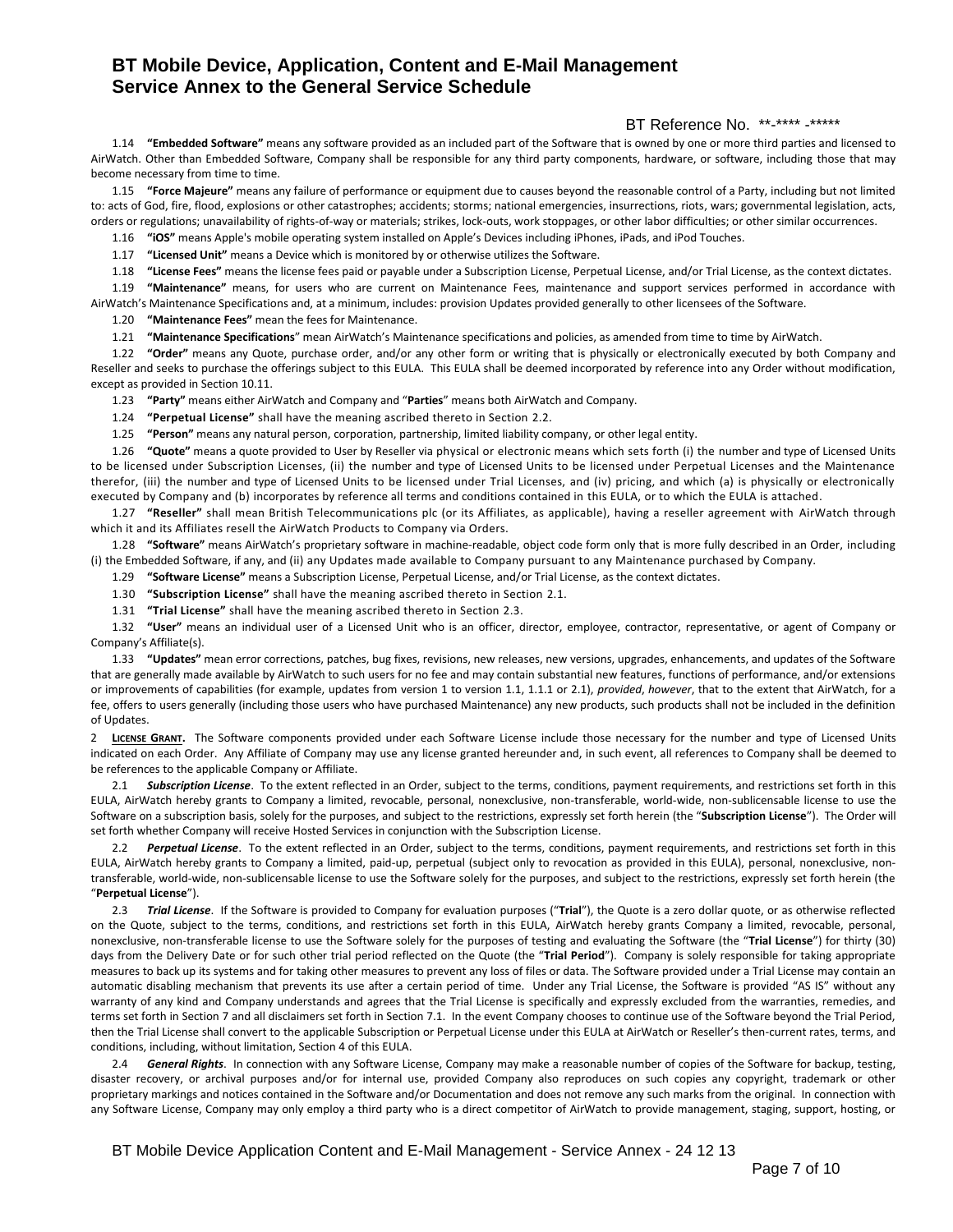## BT Reference No. \*\*-\*\*\*\* -\*\*\*\*\*

similar services with regard to the Software on its behalf with the prior written consent of AirWatch. The Order will reflect the initial number of Licensed Units. The Software may only be used or accessed by Company on no more than the number of Devices specified on each Order, but the license for the Software may be transferred from Device to Device. There is no limit on the number of computers from which the Devices may be monitored using the Software.

<span id="page-7-2"></span>3 **LICENSE RESTRICTIONS.** Company shall use industry-standard physical, logical, and electronic security and confidentiality systems to protect the Software, using at least the same degree of care it utilizes for the protection of its own software and other confidential and proprietary information. Company further agrees that it:

3.1 Shall not share with or assign, copy, sublicense, transfer, lease, rent, sell, distribute, install, or otherwise provide to any other Person (other than Unit Users) (i) the Software License, (ii) the Software; (iii) any use or application of the Software; or (iv) Company's rights under this EULA;

3.2 Shall use the Software solely for Company's internal use with Company's ordinary business operations, only in accordance with all applicable laws and regulations, and in a manner consistent with this EULA or any supplemental limitations specified or referenced in the relevant Order, if any;

3.3 Shall not use the Software except as specified or referenced in the Documentation or use the Documentation except for supporting its authorized use of the Software;

3.4 Shall not modify, adapt, translate, duplicate (except as expressly set forth in this EULA), disassemble, decompile, reverse assemble, reverse compile, or reverse engineer, or take similar action with respect to the Software for any purpose, or otherwise attempt to discover the underlying source code of the Software, for any purpose (unless enforcement is prohibited by applicable law and then, to only the extent specifically permitted by applicable law, and only upon providing AirWatch with reasonable advance written notice and opportunity to respond);

3.5 For the purpose of designing, modifying, or developing software or services similar in purpose, scope, or function to the Software, shall not engage in competitive analysis, benchmarking, use, evaluation or viewing of the Software or Documentation or create any Derivatives based upon the Software, whether for Company's internal use or for license or for resale;

3.6 Shall not use the Software, and will ensure that the Software is not used, in or in conjunction with any applications where product failure could lead to injury to persons, loss of life or severe property or environmental damage ("**Critical Applications**"); and

<span id="page-7-1"></span>3.7 Shall not use the Software without obtaining its own APNs Certificate from Apple if Company uses the Software to manage Devices running on iOS.

#### 4 **MAINTENANCE.**

4.1 *Included Services*. To the extent it is purchased in an Order, Maintenance shall be provided in accordance with AirWatch's then-current Maintenance Specifications. AirWatch will provide Maintenance for prior releases and versions for a period of one (1) year following the initial release date of the superseding release or version.

4.1.1 *Subscription License*. All Subscription Licenses include Maintenance and the periodic license fees for the Subscription License reflected on the Order include all Maintenance Fees. In the case of Subscription Licenses, Maintenance may not be separated from the Subscription License and may not be terminated without also terminating the Subscription License.

4.1.2 *Perpetual License*. Maintenance must be purchased separately with respect to Perpetual Licenses, and may be subscribed to for twelvemonth periods (each a "**Maintenance Period**") as set forth in an Order. Company may not elect to exclude any of the Software or any of the Licensed Units from Maintenance during the Maintenance Period.

5 **PAYMENT OBLIGATIONS**. AirWatch acknowledges that Company will pay all fees due for the Software licensed under this EULA to Reseller in accordance with the terms agreed between Company and Reseller.

#### <span id="page-7-3"></span>6 **CONFIDENTIALITY AND PROPRIETARY RIGHTS**.

<span id="page-7-0"></span>6.1 *Confidential Information*. In the course of performance of this EULA, either Party ("**Discloser**") may find it necessary to disclose to the other Party ("**Recipient**"), or Recipient may otherwise obtain from Discloser, certain information which is confidential ("**Confidential Information**"). "Confidential Information" means non-public information concerning a Discloser's operations, methods of doing business, technologies, technical designs, research and development, know how, trade secrets, software source code, software, software documentation, computer programs, algorithms, technical specifications and data, testing and bench-marking procedures and results, customers, personnel, vendors, financial information, and other information which (i) has been the subject of reasonable efforts by Discloser to be kept secret and (ii) is information that would reasonably be considered proprietary or confidential. Confidential Information does not include information that: (a) becomes part of the public domain prior to or after the time of disclosure, through no improper action of Recipient; (b) was already in the possession of Recipient at the time of disclosure; (c) is received by Recipient from a third party, provided that such Confidential Information was not, to Recipient's knowledge, obtained by such third party, directly or indirectly, from Discloser; (d) is developed independently by Recipient without the benefit of any Confidential Information disclosed by Discloser hereunder; (e) is not treated as confidential by Discloser; or (f) is approved for release by Discloser, in its sole discretion, in writing and in advance. Recipient shall use any Confidential Information received (or Derivatives thereof) solely for the purpose of performing its obligations under this EULA. Recipient shall not disclose or permit any Person access to any Confidential Information, except to Recipient's officers, directors, employees, contractors, representatives, or agents on a need to know basis and where all such officers, directors, employees, contractors, representatives, or agents have confidentiality obligations at least as restrictive as those set forth in this Section [6.1.](#page-7-0)  Recipient agrees to use reasonable efforts to protect the confidential or proprietary nature of such Confidential Information (and any Derivatives thereof), using at least the same degree of care it utilizes for the protection of its own strictly confidential and proprietary information. If Recipient is required by a governmental agency, law, or court of law to disclose any Confidential Information of Discloser, Recipient must first, if legally permissible, give written notice of the required disclosure to Discloser; take reasonable steps to allow Discloser to seek to protect the confidentiality of the Confidential Information required to be disclosed; and then disclose only that part of the Confidential Information which, in the written opinion of Recipient's legal counsel, it is required to disclose. The obligations under this EULA will continue: (i) with respect to Confidential Information (and/or Derivatives thereof) that does not constitute a trade secret, for a period of five (5) years after the termination of this EULA; and (ii) for any Confidential Information (and/or Derivatives thereof) that constitutes a trade secret, for so long as such information remains a trade secret under applicable law. All Confidential Information and Derivatives thereof will be returned to Discloser within ten (10) days following the termination of this EULA. Without limiting the foregoing or the license restrictions set forth in Sectio[n 3,](#page-7-2) Company shall not disclose any AirWatch Confidential Information, including the Software, to any competitor of AirWatch.

6.2 *Title*. Company acknowledges that the Software (including Updates), any Derivatives, any Deliverables, and all AirWatch copyrights, names, trademarks, trade names, service marks or any other identifying characteristics are proprietary intellectual property of significant value and goodwill to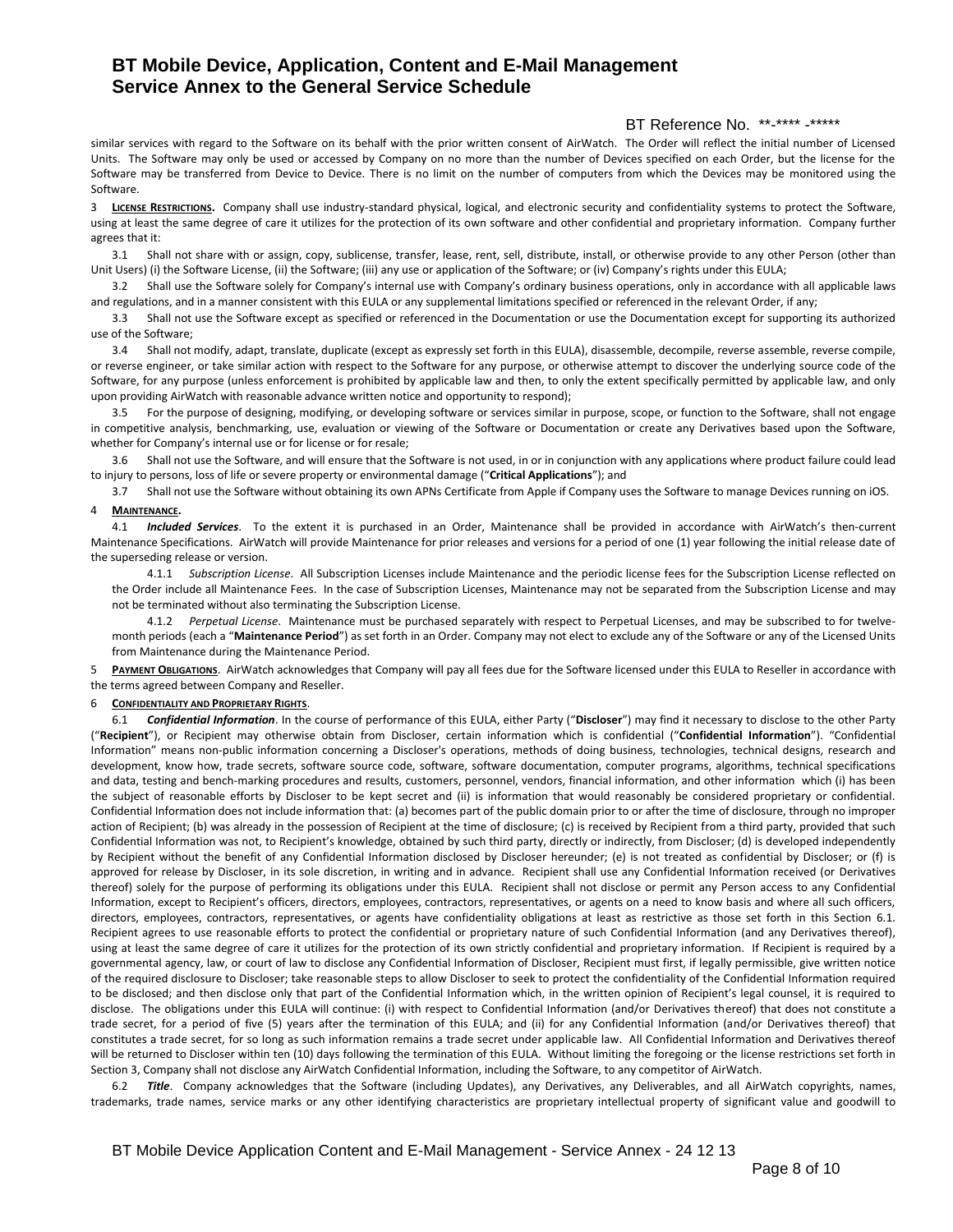## BT Reference No. \*\*-\*\*\*\* -\*\*\*\*\*

AirWatch (the "**AirWatch IP**") and the Software and all AirWatch IP are owned by AirWatch. This EULA only grants Company the right to use the AirWatch IP specified in this EULA under the terms and restrictions specified in this EULA. Company does not, and will not, acquire any other right, title or interest in any AirWatch IP, which will at all times remain the exclusive property of AirWatch or the applicable third party licensor to AirWatch. Company will not remove, suppress or modify in any way any proprietary marking which is on or in the Software, which is visible during their operation, or which is on any media supplied with the Software, except where expressly allowed. Company acknowledges and agrees that AirWatch shall be the sole owner of any Updates, upgrades, new versions, or new releases of the Software or Derivatives or Deliverables that are developed by AirWatch during the term of this EULA and thereafter, all of which shall be AirWatch IP. Without limiting the foregoing, Company expressly acknowledges and agrees that AirWatch shall be the sole owner of any newly-developed intellectual property, including but not limited to newly-developed, revised, or modified source code related in any way to the Software or AirWatch's general business, regardless of whether developed, revised, or modified in response to Company's requests, suggestions, or ideas, even if performed as a part of professional services paid for by Company, all of which shall be AirWatch IP. During the term of this EULA and thereafter, Company shall not assert the invalidity of the AirWatch IP, or contest AirWatch's right, title or interest therein and thereto, and Company shall not cause, influence, or assist in any manner whatsoever, any other Person to make any such assertions or contest.

### <span id="page-8-0"></span>7 **LIMITED SOFTWARE WARRANTY AND REMEDIES; DISCLAIMERS; LIMITATION OF LIABILITY.**

<span id="page-8-1"></span>7.1 *Limited Software Warranty and Remedies.* In connection with Software Licenses granted hereunder, AirWatch warrants that the Software, as delivered by AirWatch to Customer, will substantially perform the functions set forth in the Documentation (the "Software Warranty"). If deviations from the requirements set forth in the Software Warranty occur within the ninety (90) day period following the Delivery Date (the "Software Warranty Period") or so long as Customer is subscribed to and current with Maintenance, upon written notice by Customer to AirWatch, AirWatch will, without additional compensation, either (1) repair, at its facilities, the Software; or (2) replace the Software, in each case to correct the nonconformity. If AirWatch provides written notice to Customer that it is unable to correct the nonconformity within a reasonable period, or if neither option (1) nor (2) is commercially feasible, either party may terminate this EULA and the relevant Software License upon written notice to the other party. Only when such nonconformity results in termination of this EULA as provided in the previous clause during the Software Warranty Period, AirWatch shall refund to Customer (i) the relevant Perpetual License fees and the unused remainder of any prepaid fees for Software Related Services, Maintenance, or Hosting ("Other Fees") paid by Customer and received by AirWatch, or (ii) the relevant Subscription License fees and the unused remainder of any Other Fees paid by Customer and received by AirWatch. The Software Warranty Period is not extended in any way by any Enhancement or Update, by placing more Devices under license, by any delivery of additional Software, or by replacement or repair of the Software. For clarity, newly purchased Software Licenses receive the Software Warranty from their Delivery Date, but purchasing new Software Licenses does not extend the Software Warranty Period for previously purchased Software Licenses. The Software Warranty does not cover situations where: (a) the Software has not been used in accordance with this EULA and the Documentation; (b) the Software has been altered in any way by a party other than AirWatch that is not under the direction or control of AirWatch; (c) the Software is used in an operating environment other than as specified in the Documentation; (d) such nonconformity in the Software is due to abuse, neglect, or other improper use by Customer; or (e) reported errors or nonconformities cannot be reproduced by AirWatch, working, in good faith, with Customer's assistance. This Section sets forth Customer's sole and exclusive remedies with respect to breaches of the Software Warranty.

7.2 *Disclaimers*. EXCEPT AS EXPRESSLY AGREED BETWEEN AIRWATCH AND RESELLER IN A SEPARATE AGREEMENT, THE SOFTWARE, MAINTENANCE, UPDATES, OR ANY DELIVERABLES PROVIDED AS A RESULT OF THE PERFORMANCE OF MAINTENANCE OR OTHERWISE ARE PROVIDED "AS IS" AND AIRWATCH AND ITS LICENSORS, DEVELOPERS, AND OTHER SUPPLIERS (THE "**AIRWATCH PARTIES**") FURTHER DISCLAIM THAT ANY OF THE FOREGOING WILL MEET THE REQUIREMENTS OF COMPANY OR THAT THE THEIR OPERATION WILL BE ERROR FREE. TO THE MAXIMUM EXTENT PERMITTED BY LAW, AIRWATCH DISCLAIMS ALL WARRANTIES, CONDITIONS, OR TERMS, WHETHER EXPRESS OR IMPLIED BY STATUTE, OPERATION OF LAW, TRADE USAGE, COURSE OF PERFORMANCE OR DEALING OR OTHERWISE, INCLUDING, WITHOUT LIMITATION, THE IMPLIED WARRANTIES OF MERCHANTABILITY, SATISFACTORY QUALITY, FITNESS FOR A PARTICULAR PURPOSE, FITNESS FOR A PARTICULAR USE, NONINFRINGEMENT, TITLE, ACCURACY, OR COMPLETENESS; ALL SUCH WARRANTIES BEING SPECIFICALLY AND FULLY DISCLAIMED BY THE AIRWATCH PARTIES. OTHER WRITTEN OR ORAL REPRESENTATIONS OR AFFIRMATIONS OF FACT, INCLUDING BUT NOT LIMITED TO, STATEMENTS FROM AIRWATCH OR ANY OTHER SOURCE REGARDING THE PERFORMANCE OF THE SOFTWARE ARE NOT CONTAINED IN THIS EULA, SHALL NOT BE BINDING ON THE AIRWATCH PARTIES AND ARE HEREBY EXPRESSLY DISCLAIMED.

7.3 *Limitation of Liability*.EXCEPT FOR BREACHES OF SECTIONS [3](#page-7-2) (LICENSE RESTRICTIONS) OR [6](#page-7-3) (CONFIDENTIALITY AND PROPRIETARY RIGHTS), CLAIMS RELATED TO THE INTENTIONAL MISCONDUCT, FRAUD, OR GROSS NEGLIGENCE OF A PARTY, OR THIRD PARTY CLAIMS FOR PERSONAL INJURY, DEATH, OR DAMAGE TO PROPERTY STEMMING FROM THE ACTS OR OMISSIONS OF THE OTHER PARTY: (A) NEITHER PARTY SHALL BE LIABLE FOR ANY INDIRECT, CONSEQUENTIAL, INCIDENTAL, SPECIAL OR PUNITIVE DAMAGES, REPLACEMENT COSTS, OR ANY LOST PROFITS, REVENUE, DATA, OR DATA USE AND (B) EITHER PARTY'S MAXIMUM LIABILITY FOR ANY DAMAGES ARISING OUT OF OR RELATED TO THIS EULA OR ANY ORDER, WHETHER SUCH ACTION IS BROUGHT IN LAW, EQUITY, CONTRACT OR TORT (INCLUDING NEGLIGENCE AND STRICT LIABILITY), OR OTHERWISE, SHALL BE LIMITED TO THE PORTION OF THE LICENSE FEES PAID BY COMPANY AND RECEIVED BY AIRWATCH IN THE LAST TWELVE (12) MONTH PERIOD IMMEDIATELY PRECEDING THE EVENT GIVING RISE TO THE CLAIM, LESS ALL PAYMENTS MADE IN RESPECT OF OTHER CLAIMS SUBJECT TO THIS LIMITATION UNDER THIS EULA.

#### 8 **TERM AND TERMINATION.**

8.1 *Term and General Termination Rights*. This EULA will commence on the Effective Date and will continue until the date it is terminated in accordance with the terms in the Order, or as set forth herein. In the event Company and Reseller terminate their relevant agreement, this EULA shall also terminate and Company shall cease using the Software and return or destroy all copies, unless Company and AirWatch separately agree to continue their relationship.

8.2 *Company Termination*. Company may terminate this EULA: (i) in the event of a material breach by AirWatch of this EULA that is unremedied for a period of thirty (30) days after receipt of written notice by AirWatch, effective upon the return of the Software to AirWatch or (ii) immediately with concurrent notice if AirWatch violates or breaches Section [6](#page-7-3) (Confidentiality and Proprietary Rights).

8.3 *AirWatch Termination*. AirWatch may terminate the EULA and the relevant Software License under this EULA: (i) upon notice from Reseller that the agreement between Company and Reseller has been terminated; (ii) in the event of a material breach of this EULA by Company that is unremedied for a period of thirty (30) days after receipt of written notice by Company; or (iii) immediately with concurrent notice if Company violates or breaches Section[s 3](#page-7-2) (License Restrictions) or [6](#page-7-3) (Confidentiality and Proprietary Rights).

#### 8.4 *Effect of Termination*.